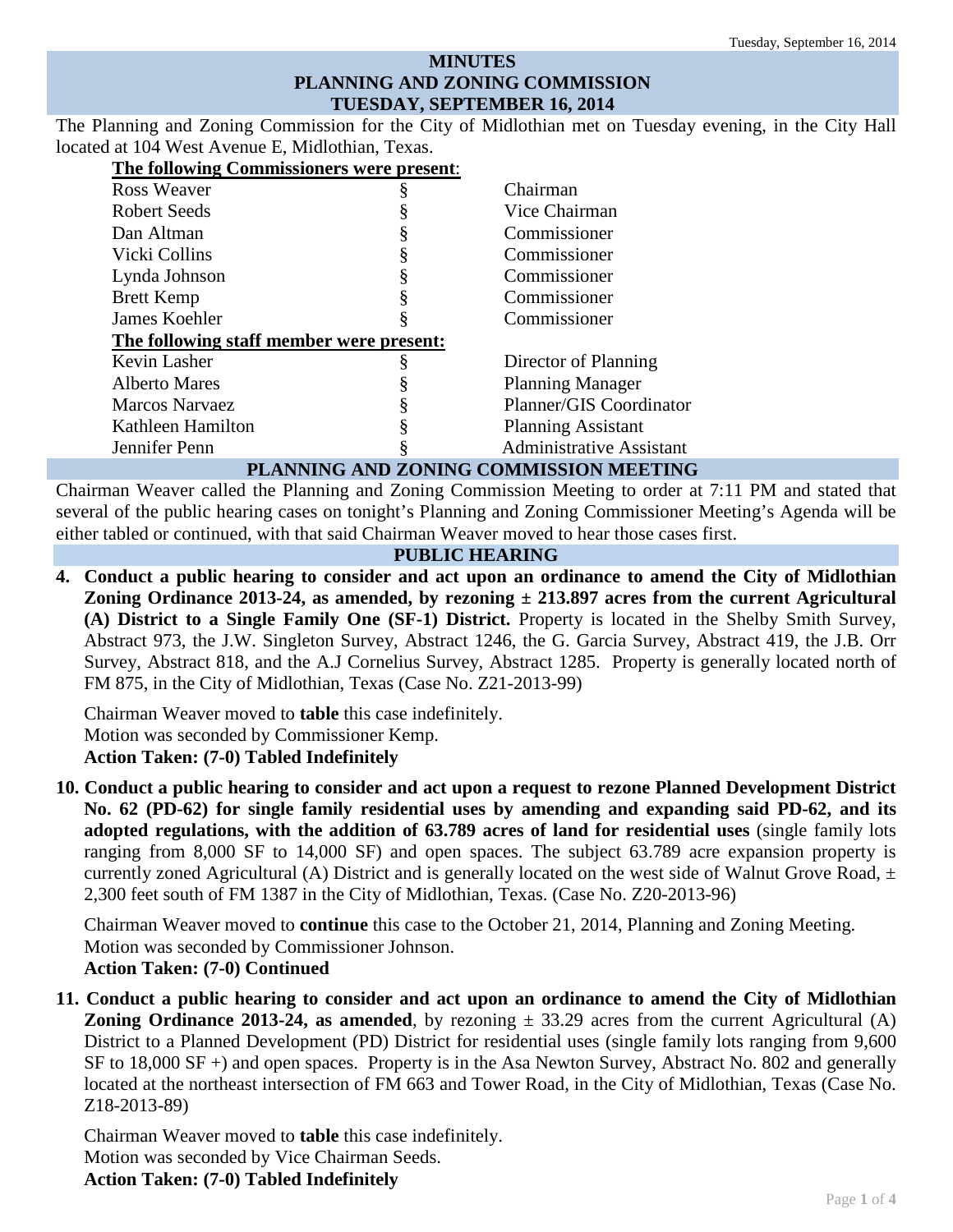#### **PUBLIC HEARING**

**5. Conduct a public hearing to consider and act upon an ordinance amending the City of Midlothian Zoning Ordinance No. 2013-24, as amended, and amending Ordinances 2014-10 and 2014-25, establishing Planned Development (PD-66)** District for single family residential uses for McAlpin Manor, by amending land use provisions and expanding said PD-66 into ±3.829 acres composed of three (3) single family lots. The subject property is situated in the J. Poindexter Survey, Abstract 882 and is generally located south and west of McAlpin Road,  $\pm 1,681$  feet north of FM 875, in the City of Midlothian, Texas. (Case No. Z23-2013-103)

Staff presented the agenda item and welcomed questions from the Commissioners.

Commissioner Johnson moved to **close the public hearing**.

Motion was seconded by Commissioner Collins.

### **Action Taken: (7-0) Close Public Hearing**

Chairman Weaver moved to **approve** the amendments to the City of Midlothian Zoning Ordinance No. 2013-24, as amended, and amending Ordinances 2014-10 and 2014-25, establishing Planned Development (PD-66) District.

Motion was seconded by Vice Chairman Seeds.

### **Action Taken: (7-0) Approved**

**6. Continue a public hearing and act upon a replat of H.E. Redden Estates, Lots 2.** Property contains  $\pm$ 4.915 acres located east of Bryson Lane and  $\pm$  1,860 feet north of FM 1387, in the City of Midlothian, Texas. (Case No. RP03-2013-98)

Staff presented the agenda item and welcomed questions from the Commissioners.

Vice Chairman Seeds moved to **close the public hearing**.

Motion was seconded by Commissioner Koehler.

### **Action Taken: (7-0) Close Public Hearing**

Chairman Weaver moved to **approve** the replat with the denial of the Variance to Section 6.14.3 and subject to the following condition:

1) No additional subdivision of property shall occur in its current state, unless the access easement is converted into a public right-of-way (ROW) and maintained by the City and meets the City's standards.

Motion was seconded by Vice Chairman Seeds. **Action Taken: (7-0) Approved**

**7. Conduct a public hearing and act upon a Specific Use Permit (SUP) request from David Greeson to allow a soccer/athletic facility at 241 Masters Lane**. Property is currently zoned Single Family Three (SF-3) District, and contains  $\pm$  4.672 acres in Twin Creeks, Unit 4, Lot 33R, Block 4, in the City of Midlothian, Texas. (Case No. SUP05-2013-117)

Staff presented the agenda item and welcomed questions from the Commissioners.

The following spoke regarding this request:

- 1. Michael Brownlee Applicant Lawyer
- 2. Gregg D. Lundberg Lawyer of Jeff and Diane Francis 251 Masters Lane
- 3. Brooke Greeson 241 Masters Lane
- 4. Diane Summers 203 Williamsburg Ovilla
- 5. Johnny Ranger 416 South Walnut Grove
- 6. Kira Rodgers 320 Covington Lane Ovilla
- 7. Cindy Carey 5211 Masters Lane
- 8. Tawny Schaffer 231 Masters Lane
- 9. David Greeson Applicant 241 Masters Lane

#### Vice Chairman Seeds moved to **close the public hearing**.

Motion was seconded by Commissioner Kemp.

**Action Taken: (7-0) Close Public Hearing**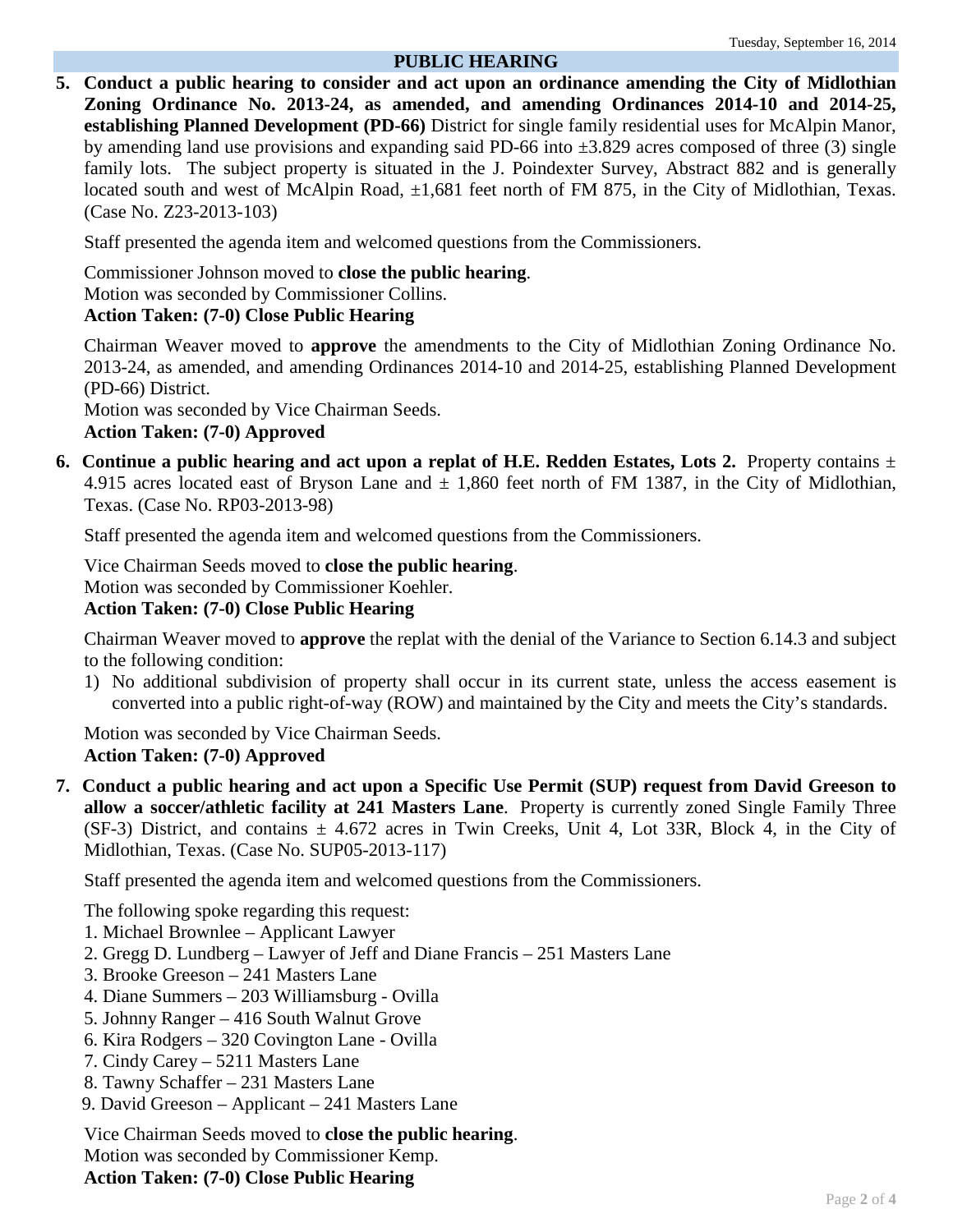Chairman Weaver moved to recommend **approval** the Specific Use Permit subject to the following conditions:

- 1) The field in the rear of the property shall be used for soccer/athletic practices only. Any additional athletic facility training or sports field alteration shall require an additional SUP approval by the Planning & Zoning Commission and City Council.
- 2) No more than 2 organized sports practices shall occur on any given calendar week and each practice shall last a maximum of 90 minutes. No tournaments or team scrimmages shall occur onsite
- 3) The lighting shall be downcast and shielded and lighting structures shall have a maximum height of 30 feet.
- 4) All lighting shall be oriented onto the fields and away from the adjacent residential uses and shall be turned off immediately at 8:30pm with an automatic timer.
- 5) All lighting towers shall be engineered to withstand a wind load of 90 mph with a gust factor. A maximum 30 foot-candles shall be allowed for the entire field.
- 6) The placement of any required fire lanes for this use shall be reviewed and recommended under the direction of the Fire Chief.
- 7) Parking on the grass shall be allowed provided it is located more than 300 feet from the public street. A minimum of 25 parking spaces, or 1 space per player utilizing the field (whichever is greater), shall be required.
- 8) No grading shall occur in the floodplain without a valid permit from the city, state or federal government.
- 9) No commercial activity (i.e. concessions or any item available for purchase) shall occur on this site.
- 10) No signage advertising shall be allowed.
- 11) At minimum, a 4-foot metal rail fence with agricultural wiring shall be placed along the back perimeter of the property that contains the practice field. A minimum of ornamental trees and feathered grasses, spaced 30 feet apart interchangeably, shall be placed along the northern and southern portions that are adjacent to the field. This screening shall be irrigated and be maintained at all times
- 12) Any noise produced on the sports field shall not be amplified through the use of any sound system or equipment, radio, bullhorn, or other similar instrument.
- 13) The property owner shall indemnify the City of Midlothian from damages or injuries.
- 14) The City Council, at a notified public hearing, after receiving a recommendation from the Planning & Zoning Commission rendered at a notified public hearing, shall review the operational history for this facility within 12 months after the initial adoption date of this Ordinance.

Motion was seconded by Commissioner Altman.

# **Action Taken: (4-3) Approved**

With the following nays: Commissioner's Kemp, Seeds and Koehler.

**8. Conduct a public hearing and act upon a Specific Use Permit (SUP) request for Beef O'Brady Restaurant.** Property is currently zoned Community Retail (CR) District, and contains  $\pm$  1.316 acres, being in the William Hawkins Survey, Abstract No. 465 and the B.F. Hawkins Survey, Abstract No. 464, and generally located south of George Hopper Road  $\pm$  500 feet east of Silken Crossing, in the City of Midlothian, Texas. (Case No. SUP04-2013-115)

Staff presented the agenda item and welcomed questions from the Commissioners.

# Commissioner Johnson moved to **close the public hearing**.

Motion was seconded by Commissioner Collins.

# **Action Taken: (7-0) Close Public Hearing**

Vice Chairman Seeds moved to recommend **approval** the Specific Use Permit subject to the following conditions:

- 1) This SUP shall only be for restaurant uses with an outdoor seating area.
- 2) New drive cut off of George Hopper Road shall align with the existing drive cuts across the street. A road stub to the east shall be required. If the future adjacent use to the south is compatible to this use, a